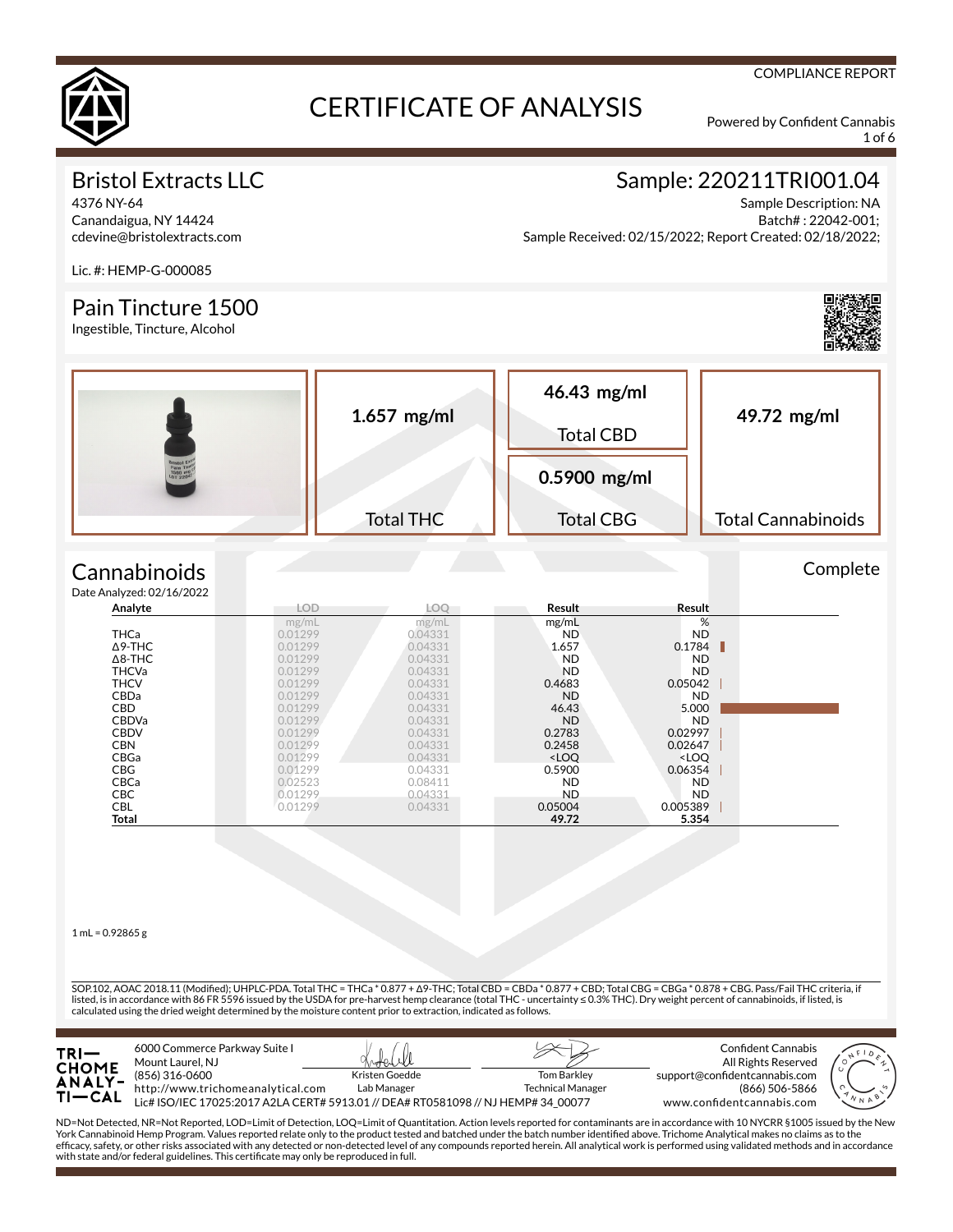

2 of 6

### Bristol Extracts LLC

4376 NY-64 Canandaigua, NY 14424 cdevine@bristolextracts.com

## Sample: 220211TRI001.04

Sample Description: NA Batch# : 22042-001; Sample Received: 02/15/2022; Report Created: 02/18/2022;

Lic. #: HEMP-G-000085

#### Pain Tincture 1500

Ingestible, Tincture, Alcohol

### **Microbials**

Date Analyzed: 02/18/2022

| Analytes                                                                                                                                                                                      | Limit                                | <b>Result</b>                 | <b>Status</b>                                    |
|-----------------------------------------------------------------------------------------------------------------------------------------------------------------------------------------------|--------------------------------------|-------------------------------|--------------------------------------------------|
|                                                                                                                                                                                               | CFU/g                                | CFU/g                         |                                                  |
| <b>Total Aerobic Count</b>                                                                                                                                                                    | 100000                               | ~100                          | Pass                                             |
| Salmonella SPP                                                                                                                                                                                | Detected in 1g                       | Not Detected                  | Pass                                             |
| E. Coli (STEC)                                                                                                                                                                                | Detected in 1g                       | Not Detected                  | Pass                                             |
| Yeast & Mold                                                                                                                                                                                  | 10000                                | ~100                          | Pass                                             |
|                                                                                                                                                                                               |                                      |                               |                                                  |
|                                                                                                                                                                                               |                                      |                               |                                                  |
|                                                                                                                                                                                               |                                      |                               |                                                  |
|                                                                                                                                                                                               |                                      |                               |                                                  |
|                                                                                                                                                                                               |                                      |                               |                                                  |
|                                                                                                                                                                                               |                                      |                               |                                                  |
|                                                                                                                                                                                               |                                      |                               |                                                  |
|                                                                                                                                                                                               |                                      |                               |                                                  |
|                                                                                                                                                                                               |                                      |                               |                                                  |
|                                                                                                                                                                                               |                                      |                               |                                                  |
|                                                                                                                                                                                               |                                      |                               |                                                  |
|                                                                                                                                                                                               |                                      |                               |                                                  |
|                                                                                                                                                                                               |                                      |                               |                                                  |
|                                                                                                                                                                                               |                                      |                               |                                                  |
|                                                                                                                                                                                               |                                      |                               |                                                  |
|                                                                                                                                                                                               |                                      |                               |                                                  |
|                                                                                                                                                                                               |                                      |                               |                                                  |
|                                                                                                                                                                                               |                                      |                               |                                                  |
|                                                                                                                                                                                               |                                      |                               |                                                  |
|                                                                                                                                                                                               |                                      |                               |                                                  |
|                                                                                                                                                                                               |                                      |                               |                                                  |
|                                                                                                                                                                                               |                                      |                               |                                                  |
| SOP.602, SOP.606, SOP.607; qPCR, SOP.604; Plating, and/or SOP.605; MPN.<br>Coliform Count, Enterobacteriaceae, & Listeria Monocytogenes pending addition to ISO 17025 Scope of Accreditation. |                                      |                               |                                                  |
|                                                                                                                                                                                               |                                      |                               |                                                  |
|                                                                                                                                                                                               |                                      |                               |                                                  |
|                                                                                                                                                                                               |                                      |                               |                                                  |
| 6000 Commerce Parkway Suite I<br>Mount Laurel, NJ<br><br>CHOME<br>TI—CAL<br>(856) 316-0600                                                                                                    | Kristen Goedde<br><b>Tom Barkley</b> | support@confidentcannabis.com | <b>Confident Cannabis</b><br>All Rights Reserved |

ND=Not Detected, NR=Not Reported, LOD=Limit of Detection, LOQ=Limit of Quantitation. Action levels reported for contaminants are in accordance with 10 NYCRR §1005 issued by the New<br>York Cannabinoid Hemp Program. Values rep efficacy, safety, or other risks associated with any detected or non-detected level of any compounds reported herein. All analytical work is performed using validated methods and in accordance with state and/or federal guidelines. This certificate may only be reproduced in full.



Pass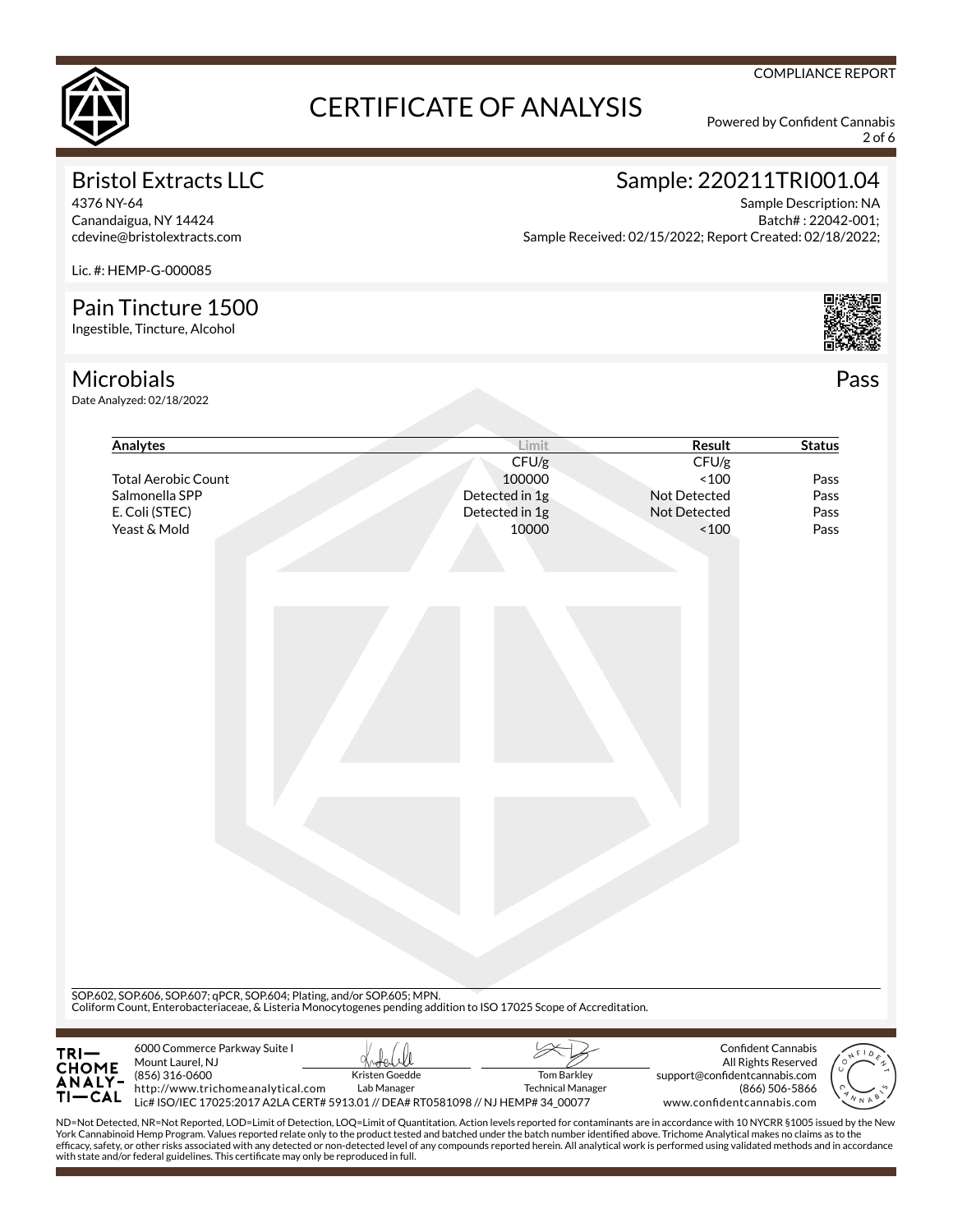

3 of 6

### Bristol Extracts LLC

4376 NY-64 Canandaigua, NY 14424 cdevine@bristolextracts.com

# Sample: 220211TRI001.04

Sample Description: NA Batch# : 22042-001; Sample Received: 02/15/2022; Report Created: 02/18/2022;

Lic. #: HEMP-G-000085

### Pain Tincture 1500

Ingestible, Tincture, Alcohol

### Mycotoxins

Date Analyzed: 02/16/2022



Pass

| $\mu$ g/g<br>$\mu$ g/g<br>$\mu$ g/g<br>$\mu$ g/g<br>0.00147<br>0.00491<br>Aflatoxin B1<br><b>ND</b><br><b>Tested</b><br>0.00491<br>0.00147<br><b>ND</b><br><b>Tested</b><br>Aflatoxin B2<br>0.00491<br>0.00147<br><b>ND</b><br><b>Tested</b><br>Aflatoxin G1<br>0.00147<br>0.00491<br><b>ND</b><br><b>Tested</b><br>Aflatoxin G2<br><b>Total Aflatoxins</b><br>0.0200<br>ND<br>Pass<br>Ochratoxin A<br>0.00589<br>0.0200<br><b>ND</b><br>Pass<br>0.0196 |  |  |  | LOQ | Limit | Result | <b>Status</b> |
|---------------------------------------------------------------------------------------------------------------------------------------------------------------------------------------------------------------------------------------------------------------------------------------------------------------------------------------------------------------------------------------------------------------------------------------------------------|--|--|--|-----|-------|--------|---------------|
|                                                                                                                                                                                                                                                                                                                                                                                                                                                         |  |  |  |     |       |        |               |
|                                                                                                                                                                                                                                                                                                                                                                                                                                                         |  |  |  |     |       |        |               |
|                                                                                                                                                                                                                                                                                                                                                                                                                                                         |  |  |  |     |       |        |               |
|                                                                                                                                                                                                                                                                                                                                                                                                                                                         |  |  |  |     |       |        |               |
|                                                                                                                                                                                                                                                                                                                                                                                                                                                         |  |  |  |     |       |        |               |
|                                                                                                                                                                                                                                                                                                                                                                                                                                                         |  |  |  |     |       |        |               |
|                                                                                                                                                                                                                                                                                                                                                                                                                                                         |  |  |  |     |       |        |               |
|                                                                                                                                                                                                                                                                                                                                                                                                                                                         |  |  |  |     |       |        |               |
|                                                                                                                                                                                                                                                                                                                                                                                                                                                         |  |  |  |     |       |        |               |
| 6000 Commerce Parkway Suite I<br>Confident Cannabis                                                                                                                                                                                                                                                                                                                                                                                                     |  |  |  |     |       |        |               |
| Mount Laurel, NJ<br>All Rights Reserved                                                                                                                                                                                                                                                                                                                                                                                                                 |  |  |  |     |       |        |               |
| SOP.402; LC-MS/MS.<br>TRI—<br>CHOME<br>ANALY-<br>Kristen Goedde<br>(856) 316-0600<br><b>Tom Barkley</b><br>support@confidentcannabis.com                                                                                                                                                                                                                                                                                                                |  |  |  |     |       |        |               |
| http://www.trichomeanalytical.com<br>Lab Manager<br><b>Technical Manager</b><br>(866) 506-5866<br>$TI-CAL$<br>Lic# ISO/IEC 17025:2017 A2LA CERT# 5913.01 // DEA# RT0581098 // NJ HEMP# 34_00077<br>www.confidentcannabis.com                                                                                                                                                                                                                            |  |  |  |     |       |        |               |
| ND=Not Detected, NR=Not Reported, LOD=Limit of Detection, LOQ=Limit of Quantitation. Action levels reported for contaminants are in accordance with 10 NYCRR §1005 issued by the New                                                                                                                                                                                                                                                                    |  |  |  |     |       |        |               |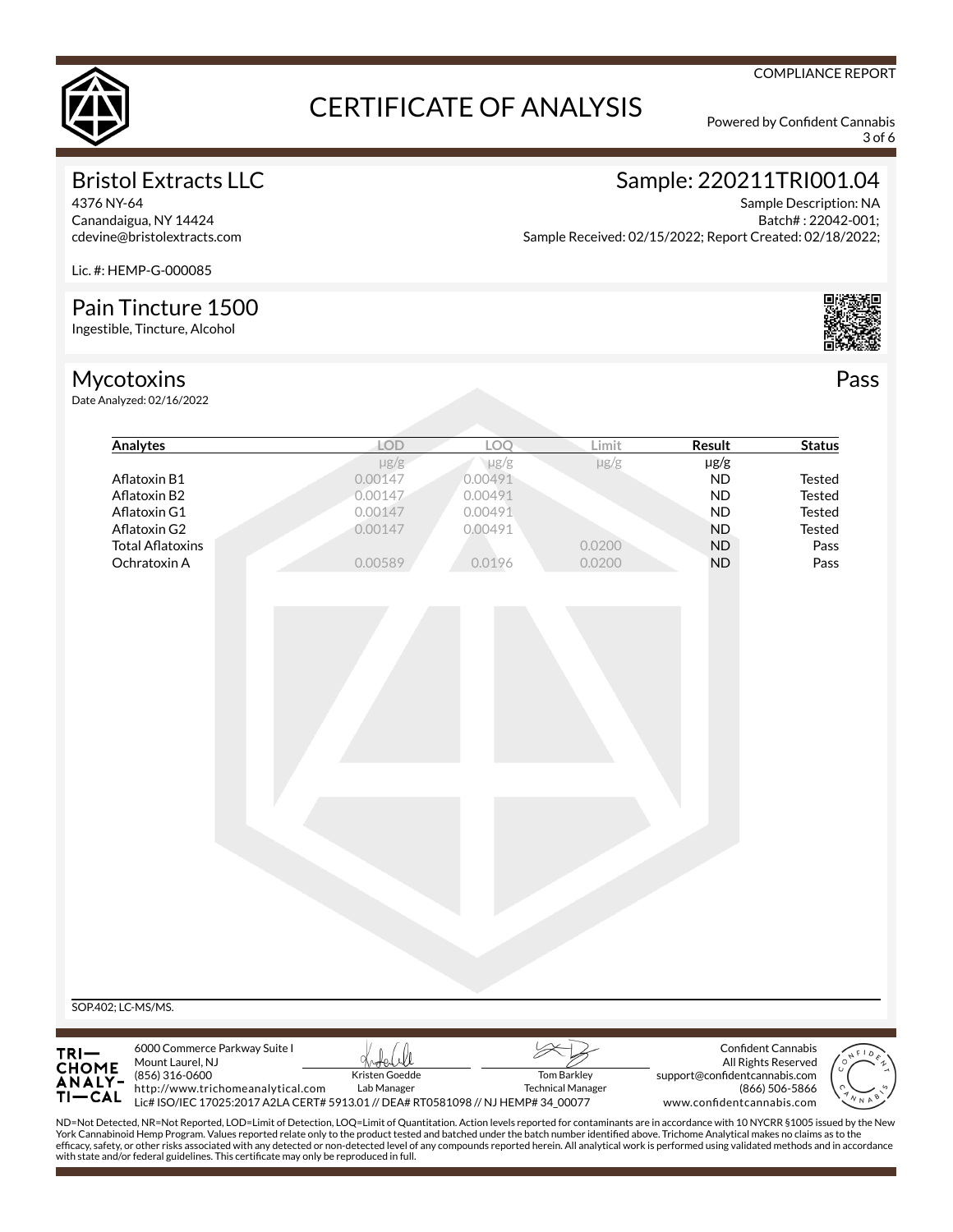

4 of 6

### Bristol Extracts LLC

4376 NY-64 Canandaigua, NY 14424 cdevine@bristolextracts.com Sample: 220211TRI001.04

Sample Description: NA Batch# : 22042-001; Sample Received: 02/15/2022; Report Created: 02/18/2022;

Lic. #: HEMP-G-000085

#### Pain Tincture 1500

Ingestible, Tincture, Alcohol

#### Heavy Metals

Date Analyzed: 02/17/2022

SOP

TRI. СНО **ANALY-**

ΤI

http://www.trichomeanalytical.com

with state and/or federal guidelines. This certificate may only be reproduced in full.

| <b>Analytes</b>                                                           | LOD            | LOQ       | Limit              | <b>Result</b>                      | <b>Status</b>                                                                                                                                                                                                                                                                                                                                                                                    |
|---------------------------------------------------------------------------|----------------|-----------|--------------------|------------------------------------|--------------------------------------------------------------------------------------------------------------------------------------------------------------------------------------------------------------------------------------------------------------------------------------------------------------------------------------------------------------------------------------------------|
|                                                                           | $\mu$ g/g      | $\mu$ g/g | $\mu$ g/g          | µg/g                               |                                                                                                                                                                                                                                                                                                                                                                                                  |
| Antimony                                                                  | 0.00805        | 0.0241    |                    | ND                                 | Tested                                                                                                                                                                                                                                                                                                                                                                                           |
| Arsenic                                                                   | 0.00651        | 0.0482    | 1.50               | <b>ND</b>                          | Pass                                                                                                                                                                                                                                                                                                                                                                                             |
| Cadmium                                                                   | 0.000512       | 0.0241    | 0.500              | <b>ND</b>                          | Pass                                                                                                                                                                                                                                                                                                                                                                                             |
| Chromium                                                                  | 0.0259         | 0.0722    |                    | <b>ND</b>                          | Tested                                                                                                                                                                                                                                                                                                                                                                                           |
| Copper                                                                    | 0.103          | 0.489     |                    | <b>ND</b>                          | <b>Tested</b>                                                                                                                                                                                                                                                                                                                                                                                    |
| Iron                                                                      | 0.516          | 2.41      |                    | <loq< td=""><td>Tested</td></loq<> | Tested                                                                                                                                                                                                                                                                                                                                                                                           |
| Lead                                                                      | 0.00609        | 0.0241    | 1.00               | <b>ND</b>                          | Pass                                                                                                                                                                                                                                                                                                                                                                                             |
| Manganese                                                                 | 0.0155         | 0.489     |                    | <b>ND</b>                          | Tested                                                                                                                                                                                                                                                                                                                                                                                           |
| Mercury                                                                   | 0.00276        | 0.00722   | 1.50               | <b>ND</b>                          | Pass                                                                                                                                                                                                                                                                                                                                                                                             |
| Nickel                                                                    | 0.0266         | 0.0722    |                    | <b>ND</b>                          | Tested                                                                                                                                                                                                                                                                                                                                                                                           |
| Selenium                                                                  | 0.0126         | 0.0963    |                    | ND                                 | Tested                                                                                                                                                                                                                                                                                                                                                                                           |
| Zinc                                                                      | 0.0679         | 0.489     |                    | <loq< td=""><td>Tested</td></loq<> | Tested                                                                                                                                                                                                                                                                                                                                                                                           |
|                                                                           |                |           |                    |                                    |                                                                                                                                                                                                                                                                                                                                                                                                  |
| 502; ICPMS.                                                               |                |           |                    |                                    |                                                                                                                                                                                                                                                                                                                                                                                                  |
| 6000 Commerce Parkway Suite I<br>Mount Laurel, NJ<br>ME<br>(856) 316-0600 | Kristen Goedde |           | <b>Tom Barkley</b> | support@confidentcannabis.com      | Confident Cannabis<br>$\begin{picture}(180,10) \put(0,0){\line(1,0){10}} \put(10,0){\line(1,0){10}} \put(10,0){\line(1,0){10}} \put(10,0){\line(1,0){10}} \put(10,0){\line(1,0){10}} \put(10,0){\line(1,0){10}} \put(10,0){\line(1,0){10}} \put(10,0){\line(1,0){10}} \put(10,0){\line(1,0){10}} \put(10,0){\line(1,0){10}} \put(10,0){\line(1,0){10}} \put(10,0){\line($<br>All Rights Reserved |



**-CAL** Lic# ISO/IEC 17025:2017 A2LA CERT# 5913.01 // DEA# RT0581098 // NJ HEMP# 34\_00077 ND=Not Detected, NR=Not Reported, LOD=Limit of Detection, LOQ=Limit of Quantitation. Action levels reported for contaminants are in accordance with 10 NYCRR §1005 issued by the New<br>York Cannabinoid Hemp Program. Values rep efficacy, safety, or other risks associated with any detected or non-detected level of any compounds reported herein. All analytical work is performed using validated methods and in accordance

Technical Manager

Lab Manager

Pass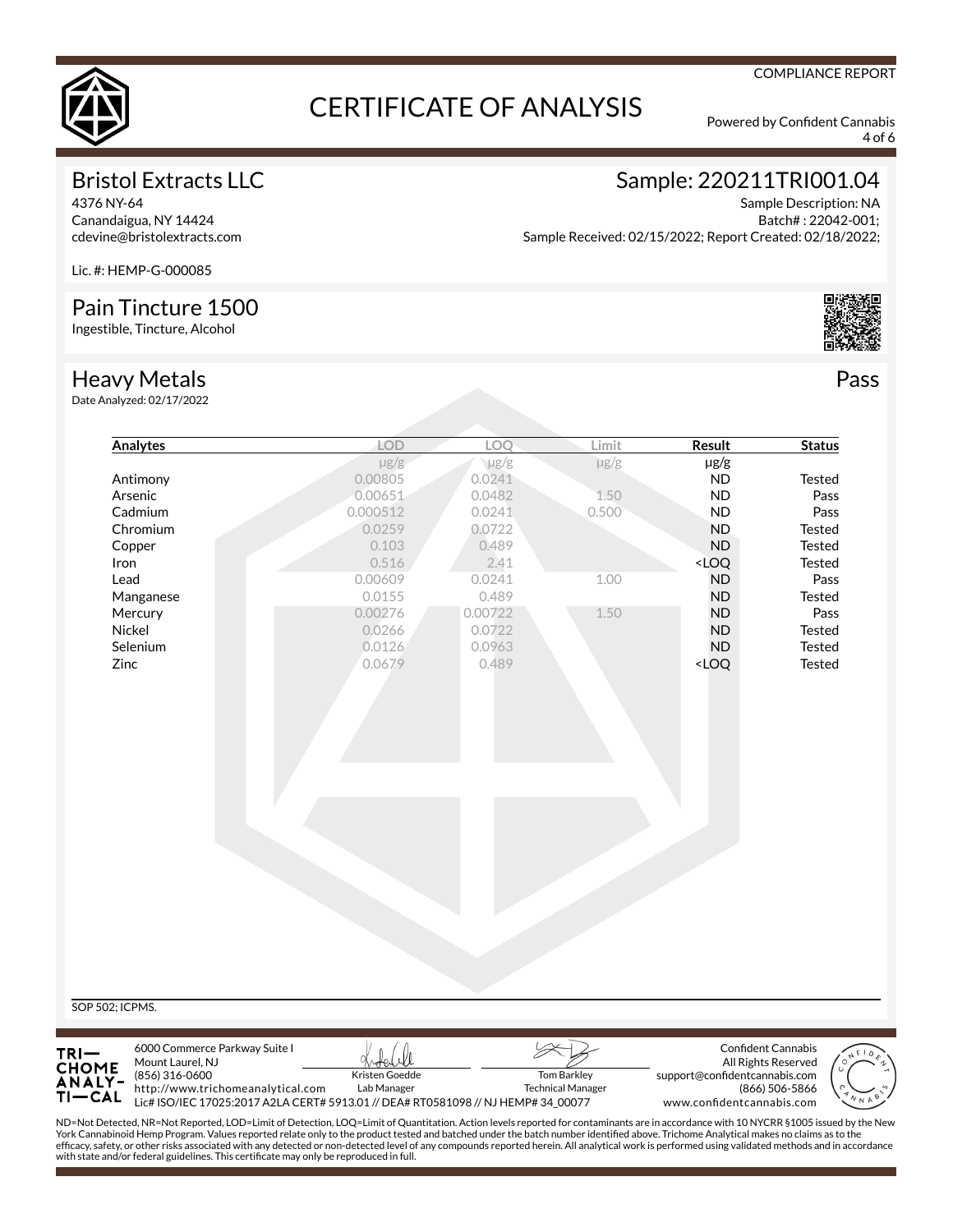

5 of 6

#### Bristol Extracts LLC

4376 NY-64 Canandaigua, NY 14424 cdevine@bristolextracts.com Sample: 220211TRI001.04

Sample Description: NA Batch# : 22042-001; Sample Received: 02/15/2022; Report Created: 02/18/2022;

Lic. #: HEMP-G-000085

#### Pain Tincture 1500

Ingestible, Tincture, Alcohol

#### Pesticides

Date Analyzed: 02/16/2022

| Analytes             | LOD       | LOO       | Limit     | <b>Result</b> | <b>Status</b> | Analytes                | <b>LOD</b> | LOO       | Limit     | Result    | <b>Status</b> |
|----------------------|-----------|-----------|-----------|---------------|---------------|-------------------------|------------|-----------|-----------|-----------|---------------|
|                      | $\mu$ g/g | $\mu$ g/g | $\mu$ g/g | $\mu$ g/g     |               |                         | $\mu$ g/g  | $\mu$ g/g | $\mu$ g/g | $\mu$ g/g |               |
| Abamectin            | 0.0184    | 0.0613    | 0.300     | <b>ND</b>     | Pass          | Fludioxonil             | 0.0184     | 0.0613    | 3.00      | <b>ND</b> | Pass          |
| Acephate             | 0.0184    | 0.0613    | 3.00      | <b>ND</b>     | Pass          | Hexythiazox             | 0.0184     | 0.0613    | 2.00      | <b>ND</b> | Pass          |
| Acequinocyl          | 0.0184    | 0.0613    | 2.00      | <b>ND</b>     | Pass          | Imazalil                | 0.0184     | 0.0613    | 0.100     | <b>ND</b> | Pass          |
| Acetamiprid          | 0.0184    | 0.0613    | 3.00      | <b>ND</b>     | Pass          | Imidacloprid            | 0.0184     | 0.0613    | 3.00      | <b>ND</b> | Pass          |
| Aldicarb             | 0.0184    | 0.0613    | 0.100     | <b>ND</b>     | Pass          | <b>Kresoxim Methyl</b>  | 0.0184     | 0.0613    | 1.00      | <b>ND</b> | Pass          |
| Azoxystrobin         | 0.0184    | 0.0613    | 3.00      | <b>ND</b>     | Pass          | Malathion               | 0.0184     | 0.0613    | 2.00      | <b>ND</b> | Pass          |
| Bifenazate           | 0.0184    | 0.0613    | 3.00      | <b>ND</b>     | Pass          | Metalaxyl               | 0.0184     | 0.0613    | 3.00      | <b>ND</b> | Pass          |
| Bifenthrin           | 0.0184    | 0.0613    | 0.500     | <b>ND</b>     | Pass          | Methiocarb              | 0.0184     | 0.0613    | 0.100     | <b>ND</b> | Pass          |
| Boscalid             | 0.0184    | 0.0613    | 3.00      | <b>ND</b>     | Pass          | Methomyl                | 0.0184     | 0.0613    | 0.100     | <b>ND</b> | Pass          |
| Captan               | 0.147     | 0.491     | 3.00      | <b>ND</b>     | Pass          | Mevinphos               | 0.0184     | 0.0613    | 0.100     | <b>ND</b> | Pass          |
| Carbaryl             | 0.0184    | 0.0613    | 0.500     | <b>ND</b>     | Pass          | <b>MGK-264</b>          | 0.0368     | 0.123     |           | <b>ND</b> | Tested        |
| Carbofuran           | 0.0184    | 0.0613    | 0.100     | <b>ND</b>     | Pass          | Myclobutanil            | 0.0184     | 0.0613    | 3.00      | <b>ND</b> | Pass          |
| Chlorantraniliprole  | 0.0184    | 0.0613    | 3.00      | <b>ND</b>     | Pass          | Naled                   | 0.0184     | 0.0613    | 0.500     | <b>ND</b> | Pass          |
| Chlordane            | 0.0184    | 0.0613    | 0.100     | <b>ND</b>     | Pass          | Oxamyl                  | 0.0184     | 0.0613    | 0.500     | <b>ND</b> | Pass          |
| Chlorfenapyr         | 0.0184    | 0.0613    | 0.100     | <b>ND</b>     | Pass          | Paclobutrazol           | 0.0184     | 0.0613    | 0.100     | <b>ND</b> | Pass          |
| Chlormequat chloride | 0.0184    | 0.0613    | 3.00      | <b>ND</b>     | Pass          | <b>Parathion Methyl</b> | 0.0184     | 0.0613    | 0.100     | <b>ND</b> | Pass          |
| Chlorpyrifos         | 0.0184    | 0.0613    | 0.100     | <b>ND</b>     | Pass          | Pentachloronitrobenzene | 0.0184     | 0.0613    | 0.200     | <b>ND</b> | Pass          |
| Clofentezine         | 0.0184    | 0.0613    | 0.500     | <b>ND</b>     | Pass          | Permethrins             | 0.0368     | 0.123     | 1.00      | <b>ND</b> | Pass          |
| Coumaphos            | 0.0184    | 0.0613    | 0.100     | <b>ND</b>     | Pass          | Phosmet                 | 0.0184     | 0.0613    | 0.200     | <b>ND</b> | Pass          |
| Cyfluthrin           | 0.0736    | 0.245     | 1.00      | <b>ND</b>     | Pass          | Piperonyl Butoxide      | 0.0184     | 0.0613    | 3.00      | <b>ND</b> | Pass          |
| Cypermethrin         | 0.0368    | 0.123     | 1.00      | <b>ND</b>     | Pass          | Prallethrin             | 0.0736     | 0.0613    | 0.400     | <b>ND</b> | Pass          |
| Daminozide           | 0.0184    | 0.0613    | 0.100     | <b>ND</b>     | Pass          | Propiconazole           | 0.0184     | 0.0613    | 1.00      | <b>ND</b> | Pass          |
| Diazinon             | 0.0184    | 0.0613    | 0.200     | <b>ND</b>     | Pass          | Propoxur                | 0.0184     | 0.0613    | 0.100     | <b>ND</b> | Pass          |
| Dichlorvos           | 0.0184    | 0.0613    | 0.100     | <b>ND</b>     | Pass          | Pyrethrins              | 0.0736     | 0.245     | 1.00      | <b>ND</b> | Pass          |
| Dimethoate           | 0.0184    | 0.0613    | 0.100     | <b>ND</b>     | Pass          | Pyridaben               | 0.0184     | 0.0613    | 3.00      | <b>ND</b> | Pass          |
| Dimethomorph         | 0.0184    | 0.0613    | 3.00      | <b>ND</b>     | Pass          | Spinetoram              | 0.0184     | 0.0613    | 3.00      | <b>ND</b> | Pass          |
| Ethoprophos          | 0.0184    | 0.0613    | 0.100     | <b>ND</b>     | Pass          | Spinosad                | 0.0184     | 0.0613    | 3.00      | <b>ND</b> | Pass          |
| Etofenprox           | 0.0184    | 0.0613    | 0.100     | <b>ND</b>     | Pass          | Spiromesifen            | 0.0184     | 0.0613    | 3.00      | <b>ND</b> | Pass          |
| Etoxazole            | 0.0184    | 0.0613    | 1.50      | <b>ND</b>     | Pass          | Spirotetramat           | 0.0184     | 0.0613    | 3.00      | <b>ND</b> | Pass          |
| Fenhexamid           | 0.0184    | 0.0613    | 3.00      | <b>ND</b>     | Pass          | Spiroxamine             | 0.0184     | 0.0613    | 0.100     | <b>ND</b> | Pass          |
| Fenoxycarb           | 0.0184    | 0.0613    | 0.100     | <b>ND</b>     | Pass          | Tebuconazole            | 0.0184     | 0.0613    | 1.00      | <b>ND</b> | Pass          |
| Fenpyroximate        | 0.0184    | 0.0613    | 0.100     | <b>ND</b>     | Pass          | Thiacloprid             | 0.0184     | 0.0613    | 0.100     | <b>ND</b> | Pass          |
| Fipronil             | 0.0184    | 0.0613    | 0.100     | <b>ND</b>     | Pass          | Thiamethoxam            | 0.0184     | 0.0613    | 1.00      | <b>ND</b> | Pass          |
| Flonicamid           | 0.0184    | 0.0613    | 2.00      | <b>ND</b>     | Pass          | Trifloxystrobin         | 0.0184     | 0.0613    | 3.00      | <b>ND</b> | Pass          |

#### SOP.402; LC-MS/MS & SOP.302; GC-MS



ND=Not Detected, NR=Not Reported, LOD=Limit of Detection, LOQ=Limit of Quantitation. Action levels reported for contaminants are in accordance with 10 NYCRR §1005 issued by the New<br>York Cannabinoid Hemp Program. Values rep efficacy, safety, or other risks associated with any detected or non-detected level of any compounds reported herein. All analytical work is performed using validated methods and in accordance with state and/or federal guidelines. This certificate may only be reproduced in full.



Pass